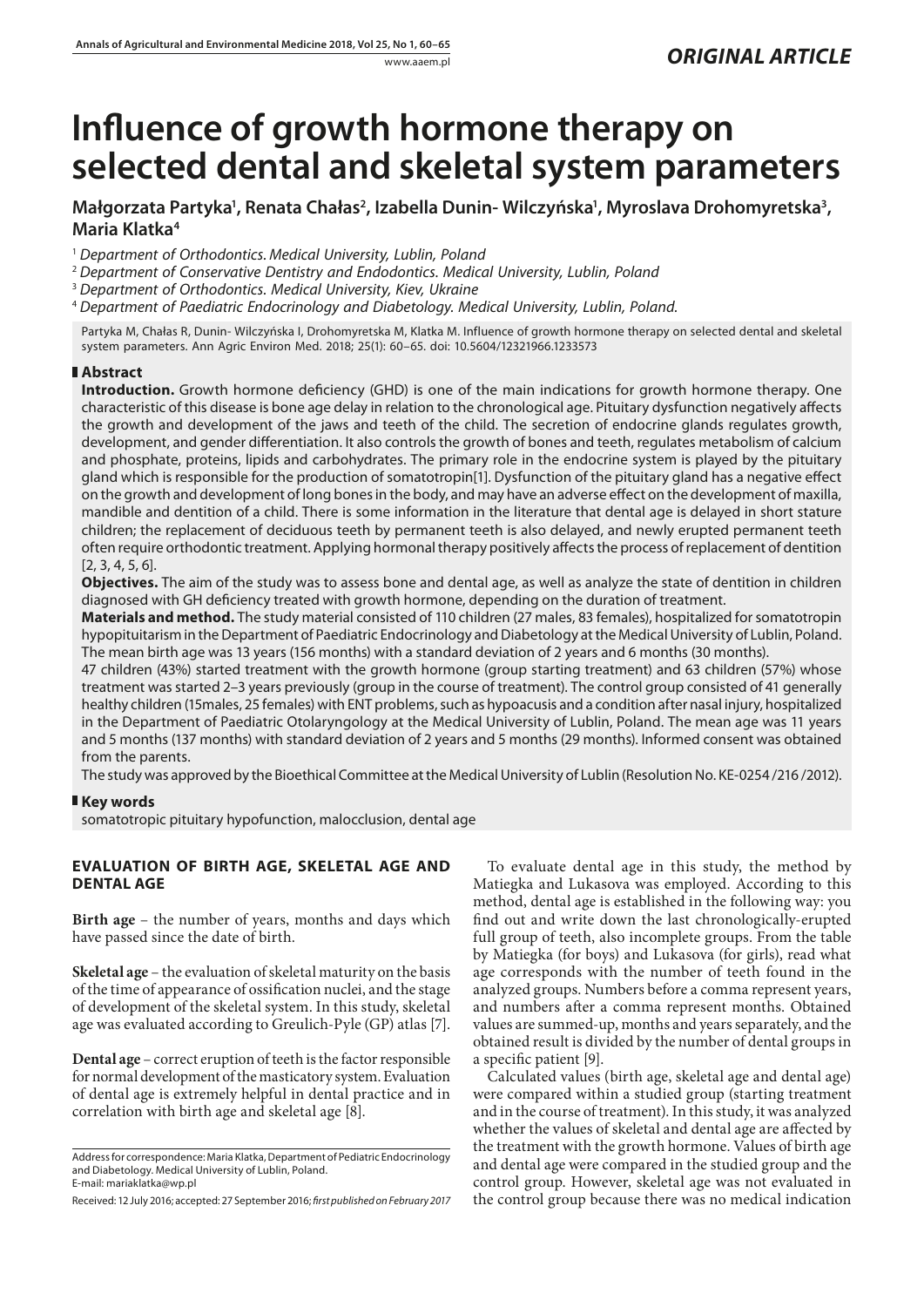Małgorzata Partyka, Renata Chałas, Izabella Dunin- Wilczyńska, Myroslava Drohomyretska, Maria Klatka . Influence of growth hormone therapy on selected…

for taking an X-ray of a palm and wrist. Skeletal and dental age may be compatible, delayed or accelerated in relation to birth age.

Results of the study were introduced in sequence onto a work sheet in the programme Microsoft Excel 2010. Statistical analysis was carried out using Statistica 10 (Statsoft Inc., USA).

## **RESULTS**

#### **Characteristics of birth age, dental age and skeletal age**

**Values of birth age, dental age and skeletal age in the group of ill children and in the control group.** Dental and skeletal age was calculated in the group of children with short stature, and dental age in the control group according to the method presented above.

In the control group, the mean age was 137 months with standard deviation of 29 months. The median of birth age was 135 months. Mean dental age was 141 months with a standard deviation of 40 months. The median of the dental age was 144 months. Obtained dental age was compared with birth age.

In the group of short stature children, the mean birth age was 156 months with a standard deviation of 30 months. The median of birth age was 164 months. The mean dental age was 148 months with a standard deviation of 33 months. The median of the skeletal age was 157 month. The obtained dental and skeletal age was compared with birth age.

In the control group the mean difference between dental age and birth age was 3.98 months with a standard deviation of 11.06 months. Obtained results revealed that this is significantly different from 0 (p=0.027), which means that dental age is significantly ahead of birth age (Fig. 1).



**Figure 1.** Values of birth age and dental age in control group patients

In the group of short stature children, the mean difference between dental age and birth age was 8.26 months with a standard deviation of 16.02 months. Obtained results reveal that this is significantly different from  $0$  ( $p=0.000$ ), which means that dental age is significantly delayed in relation to birth age (Fig.2). The mean difference between skeletal age and birth age in this group was 19.83 months with a standard deviation of 15.37 months.



**Figure 2.** Values of birth age and dental age in short stature patients

Obtained results reveal that this is significantly different from  $0$  ( $p=0.000$ ) which means that dental age is significantly delayed in relation to birth age (Fig. 3).



**Figure 3.** Values of birth age and bone age in short stature patients

## **Comparison of birth age, dental age and skeletal age in the groups of ill children**

**Group starting treatment.** In the group starting treatment, the mean birth age was 157.76 months with a standard deviation of 25.30 months. The mean skeletal age was 130.70 months with standard deviation of 22.13 months. A statistically significant difference was revealed between birth age and skeletal age in the group of patients starting treatment (p=0.000) (Fig. 4). The mean birth age was 157.76 months with a standard deviation of 25.30 months. Mean dental age was 138.97 months with a standard deviation of 27.76 months. A statistically significant difference was revealed between birth age and dental age in this group of patients starting treatment (p=0.005) (Fig. 5).

**Group in the course of treatment.** In the group in the course of treatment, birth age was 168.98 months with a standard deviation of 26.71 months. The mean dental age was 153.23 months with a standard deviation of 25.72 months. A statistically significant difference was revealed between birth age and skeletal age in this group of patients (p=0.007) (Fig. 6).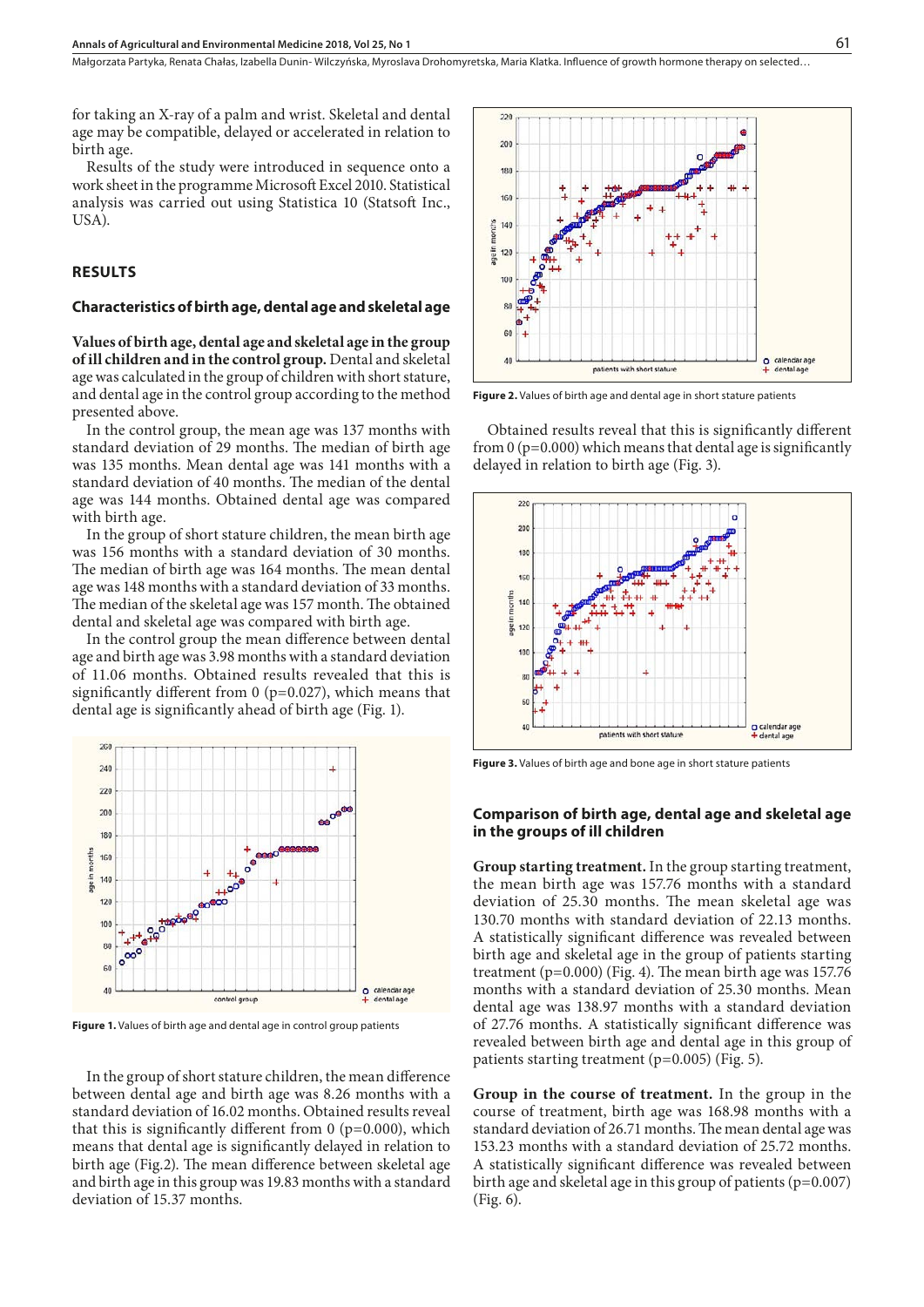Małgorzata Partyka, Renata Chałas, Izabella Dunin- Wilczyńska, Myroslava Drohomyretska, Maria Klatka . Influence of growth hormone therapy on selected…



**Figure 4.** Mean difference between birth and bone age in the group of children starting treatment.



**Figure 5.** Mean difference between birth and dental age in the group starting treatment



**Figure 6.** Mean difference between birth age and skeletal age in the group of patients in the course of treatment

In the group with somatotropin hypopituitarism in the course of treatment, the mean birth age was 168.98 months with a standard deviation of 26.71 months. Mean dental age was 166.32 months with a standard deviation of 26.93 months. No statistically significant difference was revealed between birth age and dental age in this group in the course of treatment (p=0.645) (Fig. 7).



**Figure 7.** Mean difference between birth age and dental age in the group of patients in the course of treatment

**Comparison of differences between birth and dental age in the group of ill children and control group.** In the control group, the mean difference between dental age and birth age was 3.98 months with a standard deviation of 11.06 months. In the group of ill children, the mean difference between birth and dental age was 9.70 months with a standard deviation of 16.37 months. A statistically significant difference was revealed between the differences in birth age and dental age in the control group and in short stature children (p=0.000) (Fig. 8).



**Figure 8.** Mean and standard error for the difference between birth age and dental age in the control group and in the group of ill children

**Comparison of differences between birth age vs. dental age, and birth age vs. skeletal age in patients at particular stages of treatment.** The t-Student test was employed to compare differences between birth age vs. dental age and birth age vs. skeletal age in patients at particular stages of treatment.

In the group starting treatment, the mean of the differences between the birth age and dental age was 18.82 months with a standard deviation of 18.28 months. In the group in the course of treatment, the mean of the difference between birth age and dental age was 2.70 months with a standard deviation of 10.40 months.

In the group starting treatment (49), the mean of the difference between birth age and skeletal age was 27.06 months with a standard deviation of 12.23 months. In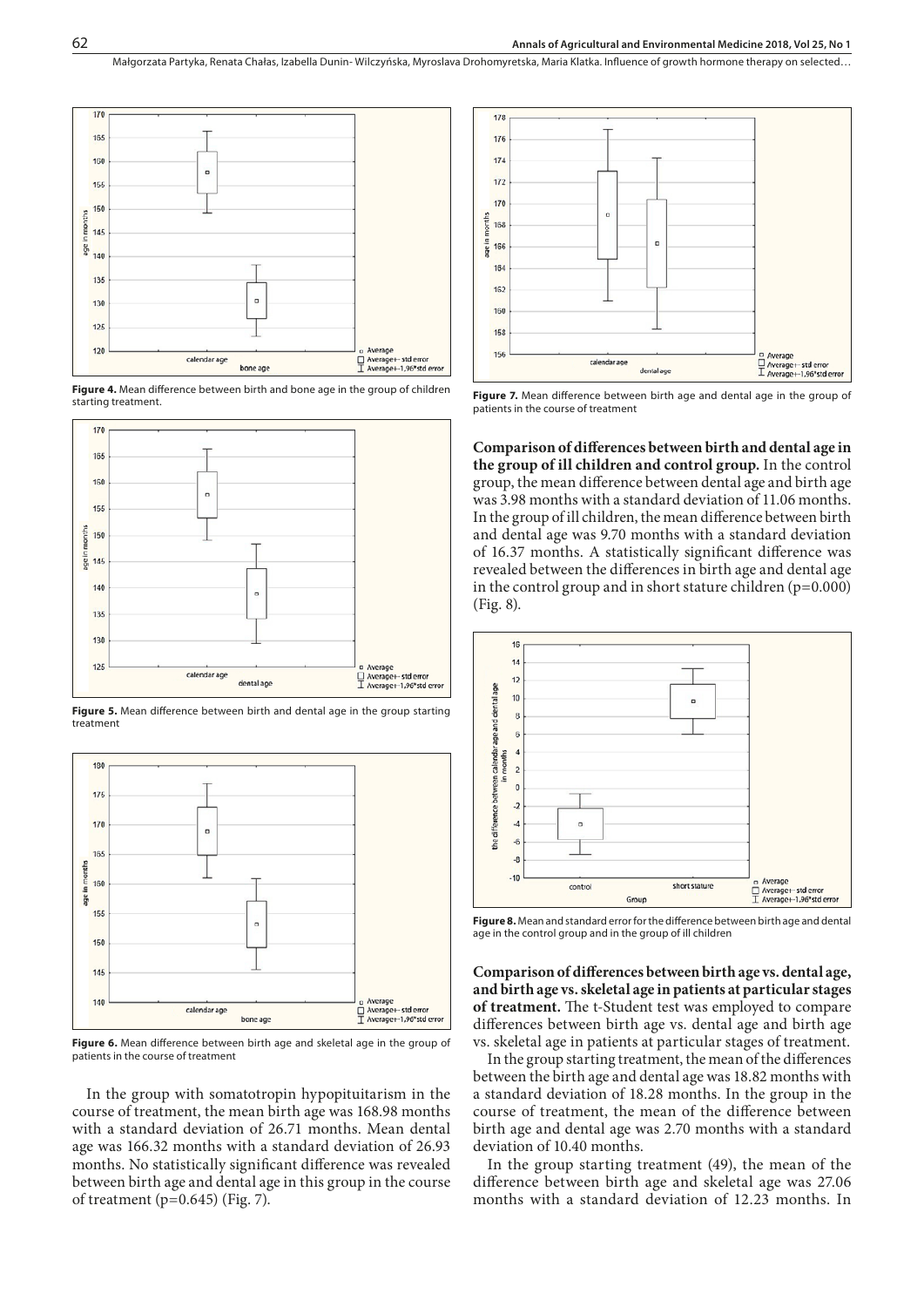the group in the course of treatment (61), the mean of the differences between birth age and skeletal age was 16.12 months with a standard deviation of 16.66 months.

In both cases, significant differences were revealed (p=0.000; p=0.002, respectively). (Figs. 9, 10).



**Figure 9.** Mean and standard error for the difference between birth age and dental age in the group of ill children



**Figure 10.** Mean and standard error for the difference between birth age and bone age in the group of ill children

## **DISCUSSION**

The pituitary gland plays a primary function in the endocrine system. It is responsible for, e.g. the production of growth hormone; therefore, the dysfunction of the pituitary gland negatively affects the general development of the individual. Adverse effects are observed in the growth, proportions and functions of the body. The structure of the facial skeleton and teeth are abnormal, resulting in disturbance in the masticatory system due to abnormal changes in the facial muscular system [10].

Birth age does not reflect fully the physiological development of a child. In order to evaluate precisely the process of development it is necessary to use other criteria: dental age and skeletal age. These factors are extremely important for the diagnosis and planning of therapy by an orthodontist.

According to some authors, there is a relationship between the maturation of the skeletal system and formation of permanent dentition. Flores-Mir et al. revealed the relationship between mineralization of the canine and Mp3 stage (stage of ossification of the middle phalanx of the third finger in the development of bones of the wrist [11, 12]. Różyło-Kalinowska et al. [13] tested whether there was any relationship between dental age and maturity of the cervical vertebrae. They confirmed the presence of a significant relationship between classification CMV (Cervical Vertebral Maturation) and the development of canine and second premolar teeth. These results suggest that in clinical practice, evaluation of both dental and skeletal age should be recommended [13].

One of the main characteristics of the patient with somatotropin hypopituitarism (SH) is delayed skeletal age, compared with birth age. This is one of the parameters evaluated when SH is suspected. It helps in making a proper diagnosis and also enables monitoring growth in the course of hormone therapy.

On the basis of the presented study, it was found that a characteristic feature in children with hypopituitarism is delayed skeletal age and dental age in relation to birth age. The studies on the process of tooth eruption and evaluation of dental age may indicate their connection with the secretion of GH [3, 4, 5]. Proffit et al. [14] and Risinger et al. [15] found that the curve of the daily rhythm of tooth eruption is close to the pattern of hormone secretion.

Li et al. [16], on the basis of experiments on laboratory culture of fibroblasts obtained from dental pulp, concluded that growth hormone (GH) generates the process of differentiation of enamel and dentine. Insufficiency of GH results in the delay of skeletal and dental age. This fact is important because the correct process of tooth eruption at the proper time and sequence is a guarantee of normal development of the masticatory system. Smid et al. [17] carried out experiments on genetically modified mice. The size of the dentine matrix in longitudinal section in decalcified first molars was evaluated. Measurements were taken of the teeth of mice with a surplus of GH (Group 1),and with an insufficiency of GH (Group 2). The epithelium of the Hertwig sheath determines the size of a root, due to proliferation in the membrane of epithelium and generating odontoblasts from adjacent dental papilla. The larger size of a root and root dentin in Group 1 may suggest that excessive activity of GH stimulates greater miotic activity in the epithelium of the Hertwig sheath, which increases its size and differentiation of odontoblasts in the dental papilla. The smaller size of the root (thinner and shorter dentine of the root) in Group 2 (mice with insufficiency of GH) suggests that such a phenomenon may result from the decreased activity of hormone and miotic activity in the Hertwig sheath in these mice.

Growth hormone (GH) applied in therapy accelerates skeletal age by stimulating skeleton maturation. Studies by Kostecka [18] reveal that its value increases significantly during treatment with GH, which is consistent with the results of studies by the authors of the presented study. In the studies by Kędzia et al. [19], the increase in skeletal age was also observed. The rate of increase in the first year of treatment was twice as great as before treatment. In successive years, there was a noticeable decrease in the rate of increase. The greatest increase in the rate of increase was observed in the first year of treatment, which is confirmed in studies by other authors [20–22].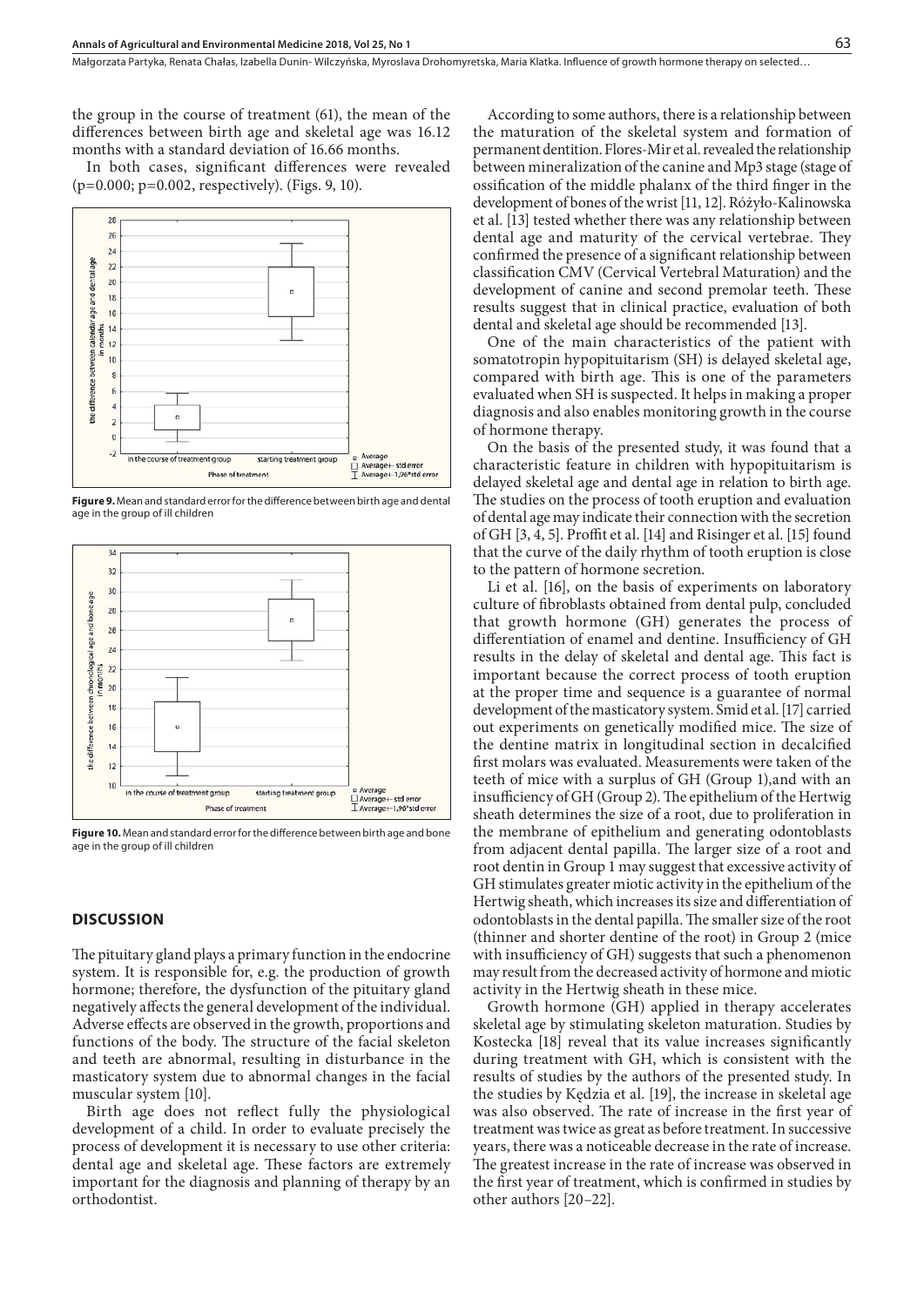Kawala et al. [23] evaluated skeletal and dental age in patients treated with GH. Skeletal age was evaluated on the basis of an X-ray film of the palm and wrist, and the radiological atlas by Greulich-Pyle was used to interpret the results. Before starting treatment, skeletal age was delayed in relation to birth age. Two groups of children were compared: Group 1 – patients where the time of treatment was shorter than 1 year, and Group 2 where the time of treatment was longer than 1 year. In Group 1, a statistically significant delay in skeletal age was observed in relation to birth age (mean difference – 37 months). Dental age was also statistically significantly delayed in relation to birth age (according to the Demirjan method the mean delay was 4 months, and according to the Matiegka and Lukasova method the mean delay was 6 months). Skeletal age was also delayed in relation to dental age (mean difference was 26 months according to the Demirjan method and 30 monthss according to the Matiegka and Lukasova method). In Group 2, a delay in skeletal age was also observed in relation to birth age, 25 months, on average, which was statistically significant. Dental age in this group was more advanced than birth age. According to the Demirjan method, acceleration was 8 months, and according to the Matiegka and Lukasova method – 2 months. Skeletal age was delayed in relation to dental age by 37 months, on average.

The results of the current study are consistent with those obtained by other authors. Studies by Kawala et al. [24] confirm that starting therapy with GH and the length of time it was applied affects skeletal age and dental age. In the group of patients where treatment was started early, at the age from 51 months to 79 months, and mean time of treatment lasting 53 months, the acceleration of dental age was about 24 months. In the group of children where the treatment was started at the age from 117 months to 158 months and the mean time of treatment was 15 months, the dental age was slightly delayed in relation to birth age. When treatment is started early and lasts longer the dental age is accelerated.

Studies by Edler [25] confirm that after applying hormonal therapy in short stature children, the delay in tooth eruption is decreased. The length of treatment seems important: a longer time of hormone activity accelerates tooth eruption and dental age. Results of studies by Edler are consistent with studies by Bevis et al.[26], who also observed a significant acceleration of dental age in relation to birth age as a result of hormone therapy on the basis of their own studies. After 1 year of treatment, dental age increased by 12 months, on average. Despite marked improvement, dental age was not finally consistent with birth age – it was still delayed. The authors explained this fact by a considerable delay in dental age at the beginning of treatment. Kjellberg et al. [2], observed in their own studies on a group of short stature boys, that dental age was delayed by about 1 year, which was also confirmed by other authors [3–5]. There is also the opinion in the study by Van Erum et al. [27] that treatment with GH does not markedly affect the mean value of dental age. However, this theory has not been confirmed by other studies.

In children in the control group of the presented study, dental age was significantly statistically greater than birth age. The mean difference between dental age and birth age was 3.98 months with a standard deviation of 11.06 months. The obtained results revealed that this is significantly different from zero ( $p=0.027$ ), which means that dental age

is really ahead of birth age. These results are consistent with those of other authors. It seems that dental age evaluated in healthy children is head of birth age [28–31]. These results are consistent with the studies by Zatylna et al. [32] carried out on 100 children, where dental age was ahead of birth age by 6 months, on average. Marber et al. [33] found that there is acceleration of dental age by 3 months, on average. According to Wites et al., the mean difference was slightly above 2 months. The cause of this phenomenon seems to be, e.g. ethnic differences [28, 29, 34], and also an observed tendency to earlier sexual maturity in normally developing children [29, 31, 32, 34].

Hypopituitarism is manifested by some changes within the oral cavity; therefore, the dentist may play an important role in the initial diagnosis of this disease. When problems with the endocrine system are suspected and the medical examination reveals delayed skeletal and dental development, it is very important to take a detailed medical history, inform the patient about observed abnormalities, and refer the patient to a specialist as early as possible. Starting therapy with GH at the proper age of the patient may be very effective in accelerating growth and development of the stomatognathic system.

## **CONCLUSIONS**

- 1. Children with hypopituitarism have a delayed skeletal and dental age in relation to birth age.
- 2. Dental age in children in the control group was ahead of birth age, which is proof of the acceleration phenomenon.
- 3. A longer period of growth hormone therapy enhances its effect on the cranial-facial complex. This effect is beneficial and leads to reducing disparities in the size of the jaws, and preventing the occurrence of occlusion defects.

## **REFERENCES**

- 1. Maria G Vogiatzi, Kenneth C Copeland. Niskie dziecko. Pediatrics In Review. 1998; 2/4: 4–11.
- 2. Kjellberg H,Beiring M, Wikland K. Craniofacial morphology, dental occlusion, tooth eruption and dental maturity in boys of short stature with or without growth hormone deficiency. Eur J Oral Sci. 2000; 108: 359–367.
- 3. Cantu G, Buschang PH, Gonzalez JL. Differential growth and maturation in idiopathic growth-hormone-deficient children. Eur J Orthod. 1997; 19: 131–139.
- 4. Ito RK, Vig KWL, Garn SM, Hopwood NJ, Loos PJ, Spalding PM, et al. The influence of growth hormone therapy on tooth formation in idiopathic short statured children. Am J Orthod Dentofac Orthop. 1993; 103: 358–364.
- 5. Krekmanova L, Carlstedt-Duke J, Bronnegard M, Marcus C, Grondahl E, Modeer T, et al. Dental maturity in children of short stature with or without growth hormone deficiency. Eur J Oral Sci. 1997; 105: 551–556.
- 6. Garn SM, Lewis AB, Blizzard RM. Endocrine factors in dental development. J Dent Res 196; 44: 243- 248.
- 7. Romer T. Zaburzenia wzrastania i dojrzewania płciowego. Medical Tribune Polska, Warszawa 2011.
- 8. Kiworkowa-Rączkowska E, Różyło-Kalinowska*.* Value of clinical and radiological evaluation of dentalage. Ace of Dentistry 2006; 4(1): 15–19.
- 9. Łabiszewska-Jaruzelska F. Ortopedia Szczękowa. Zasady i praktyka. PZWL 1995. p. 24.
- 10. Melkowska M. Symptoms of endocrine diseases in dental patients. Dent Med Probl. 2011; 48(2): 229–235.
- 11. Wites M, Kalukin J, Niżankowska-Jędrzejczyk A, Loster BW. Prediction of the growth spurt based on panoramic radiograhps. J Stomatol. 2011; 64: 875–886.